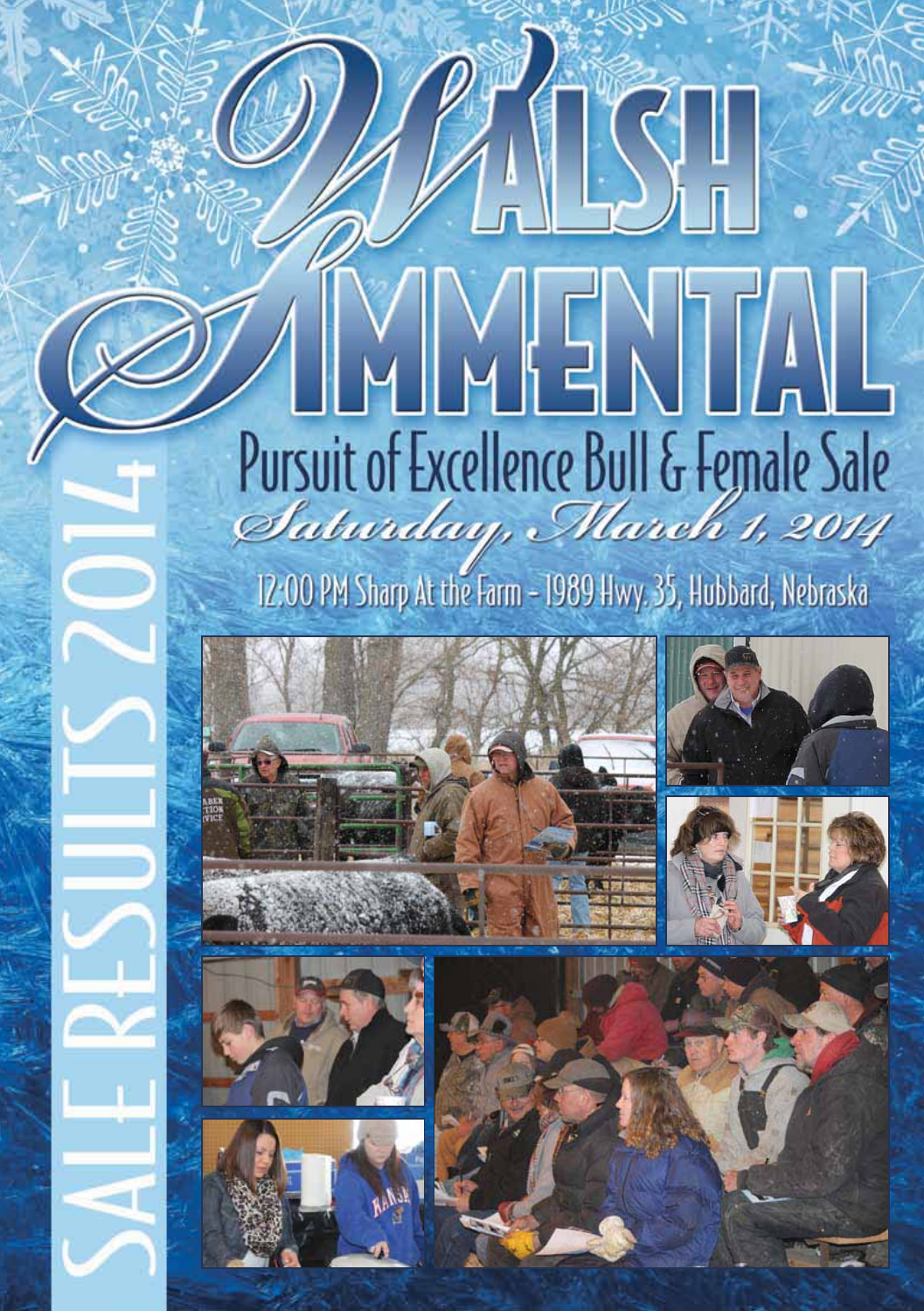## Walsh Simmental Pursuit of Excellence Bull & Female Sale 2014

**Walsh Simmental Pursuit of Excellence Sale was held at the farm near Hubbard, NE, on Saturday, March 1, 2014. The wintery snow mix that covered the Hubbard area did not defer buyers from attending. Carhartts were definitely the apparel of choice with the low temps but the stout offering of bulls and open heifers were ready for the day. Large number of repeat Walsh Simmental customers selected new genetics for their programs. Then the final gavel fell under the direction of Col. Jon Schaben, the total rang in at \$4,272 on the bull average and \$2,400 on the open heifers.**





WS Affliction A5

#### \$10,000

**Rubys Wide Open 969W x WS She's Timeless W9 Buyer: Triple T Simmentals, Arlington, NE**



**SALE REPORT 2014 - Saturday, March 1st in Hubbard, Nebraska**